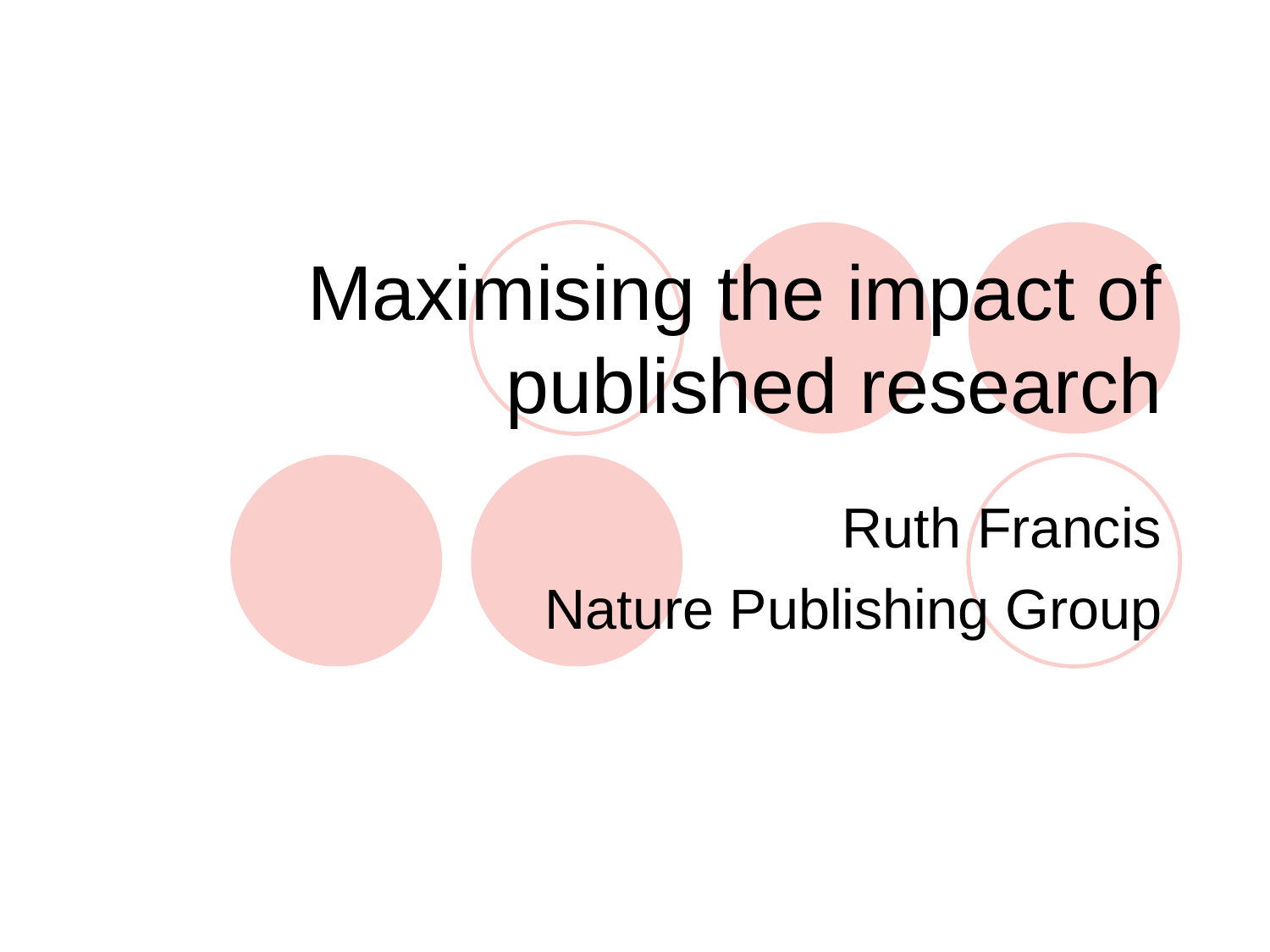# *Nature's* **Mission Statement**

 First, to serve scientists through prompt publication of significant advances in any branch of science, and to provide a forum for the reporting and discussion of news and issues concerning science.

**Second, to ensure that the results of science are rapidly disseminated to the public throughout the world, in a fashion that conveys their significance for knowledge, culture and daily life.**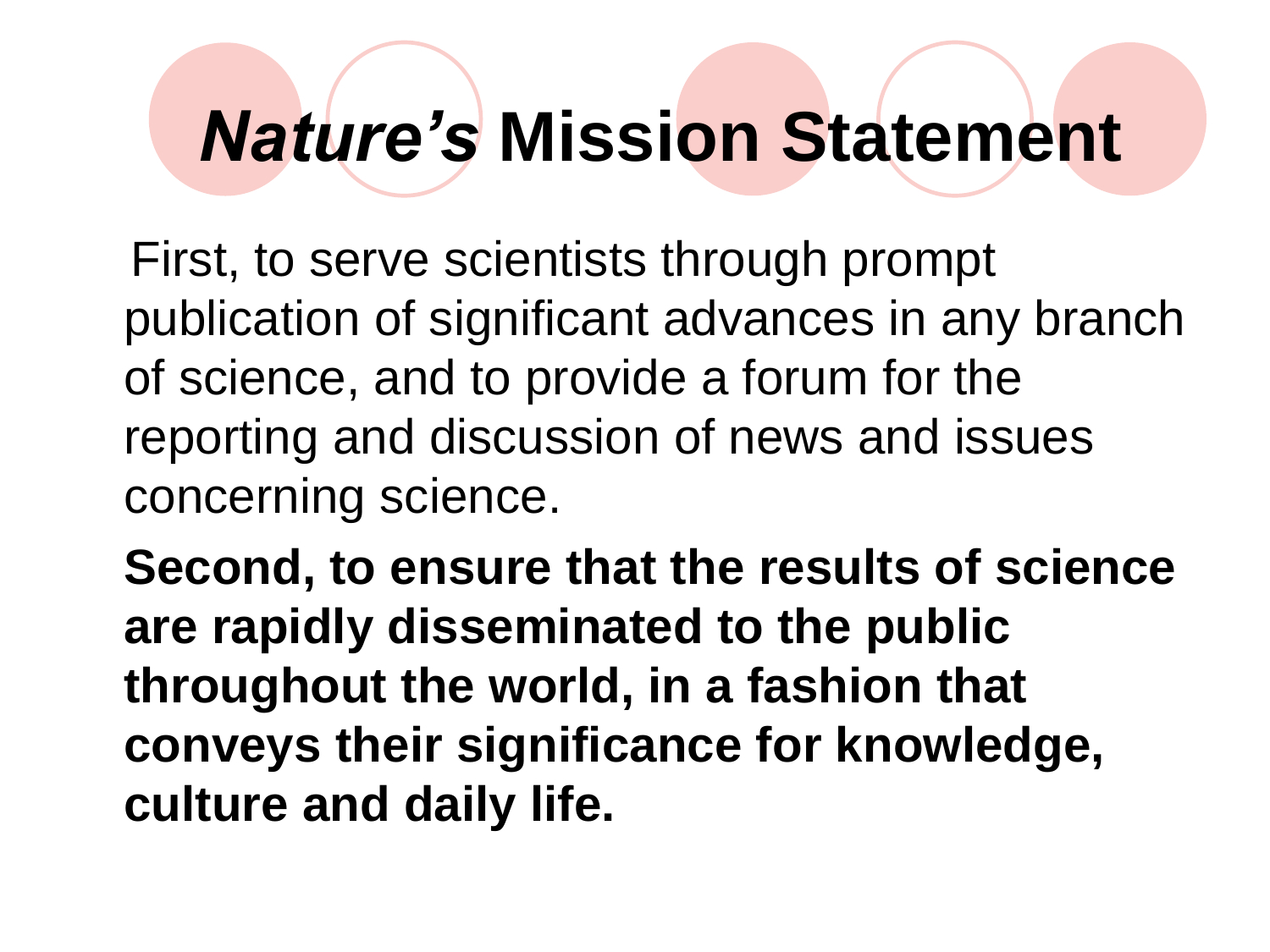# How do we do it?



- **The** *Nature* press site
- Press releases
- **Providing access to full research papers**
- Communication with authors, journalists other press offices
- **Preempting controversy**
- **Preempting what media will want**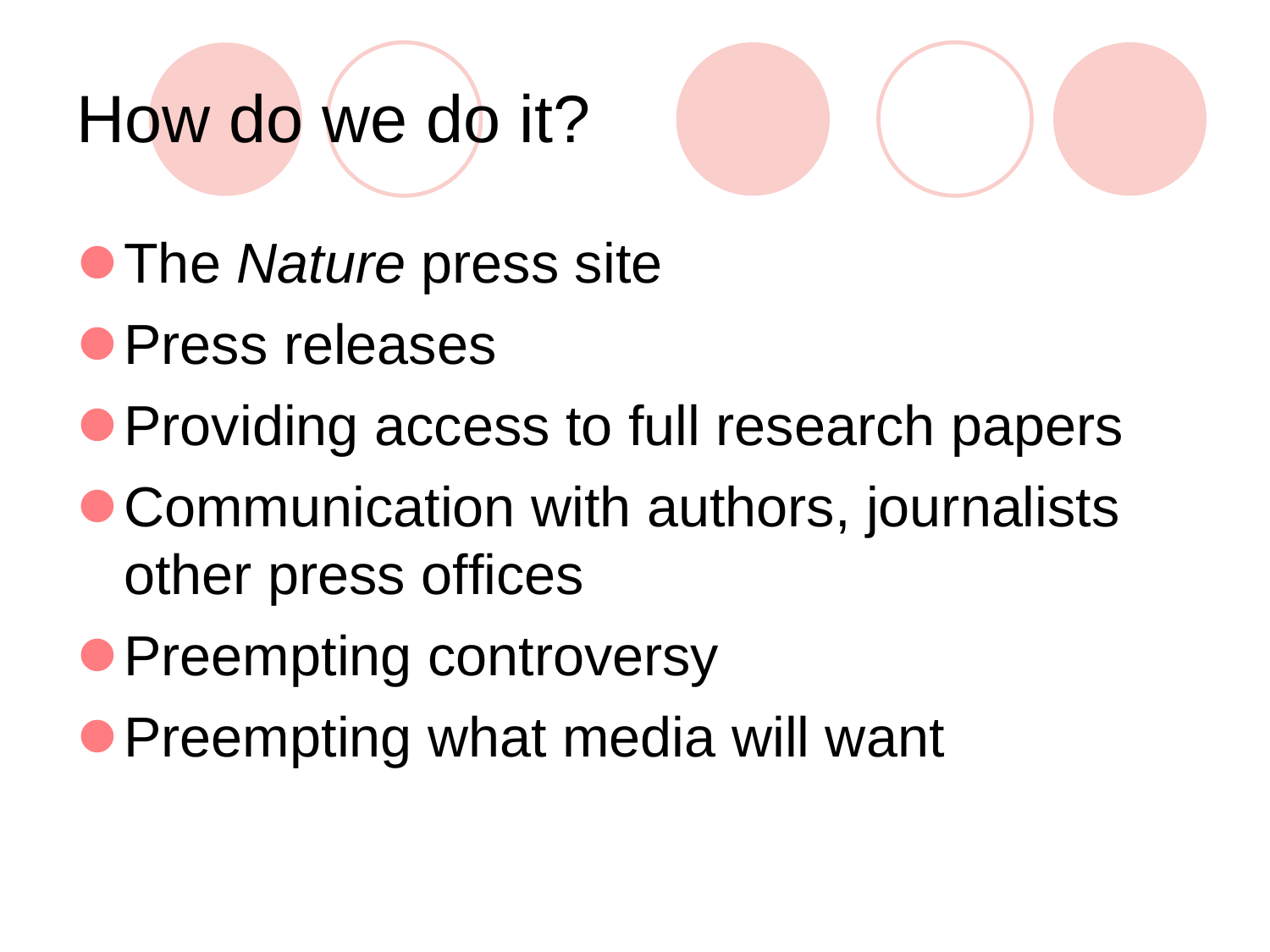# The Nature Press Site

- Database of our media contacts
- Press releases
- Papers
- Supplementary Information
- News and Views
- Images
- Video
- Audio files
- Institution/Funder press releases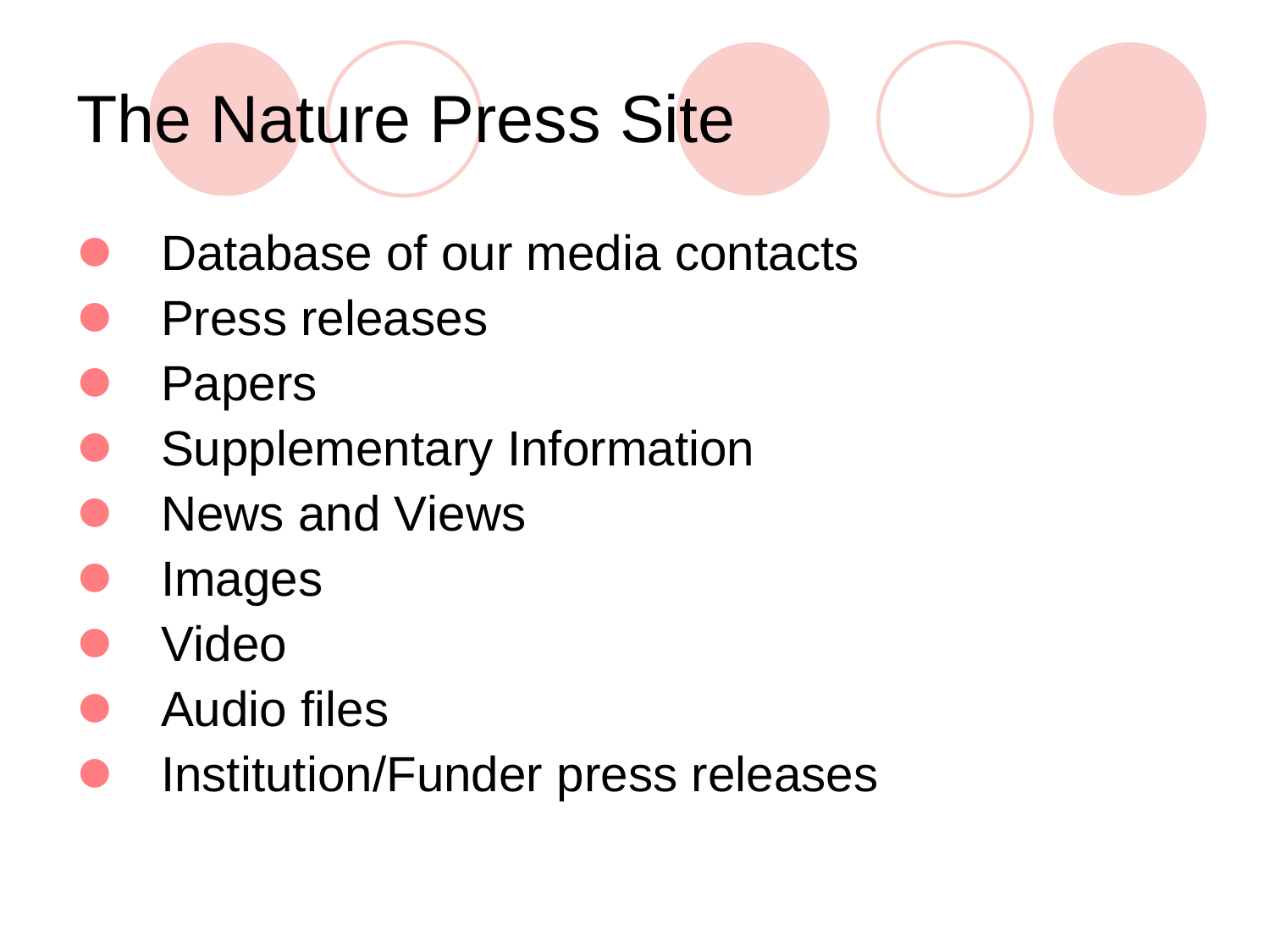## **Confinement of antihydrogen for 1,000 seconds** DOI: 10.1038/nphys2025

Atoms made of a particle and an antiparticle are unstable, usually surviving less than a microsecond. Antihydrogen, made entirely of antiparticles, is believed to be stable, and it is this longevity that holds the promise of precision studies of matter–antimatter symmetry.

We have recently demonstrated trapping of antihydrogen atoms by releasing them after a confinement time of 172ms. A critical question for future studies is: how long can anti-atoms be trapped? Here, we report the observation of anti-atom confinement for 1,000 s, extending our earlier results by nearly four orders of magnitude. Our calculations indicate that most of the trapped anti-atoms reach the ground state.

Further, we report the first measurement of the energy distribution of trapped antihydrogen, which, coupled with detailed comparisons with simulations, provides a key tool for the systematic investigation of trapping dynamics. These advances open up a range of experimental possibilities, including precision studies of charge–parity–time reversal symmetry and cooling to temperatures where gravitational effects could become apparent.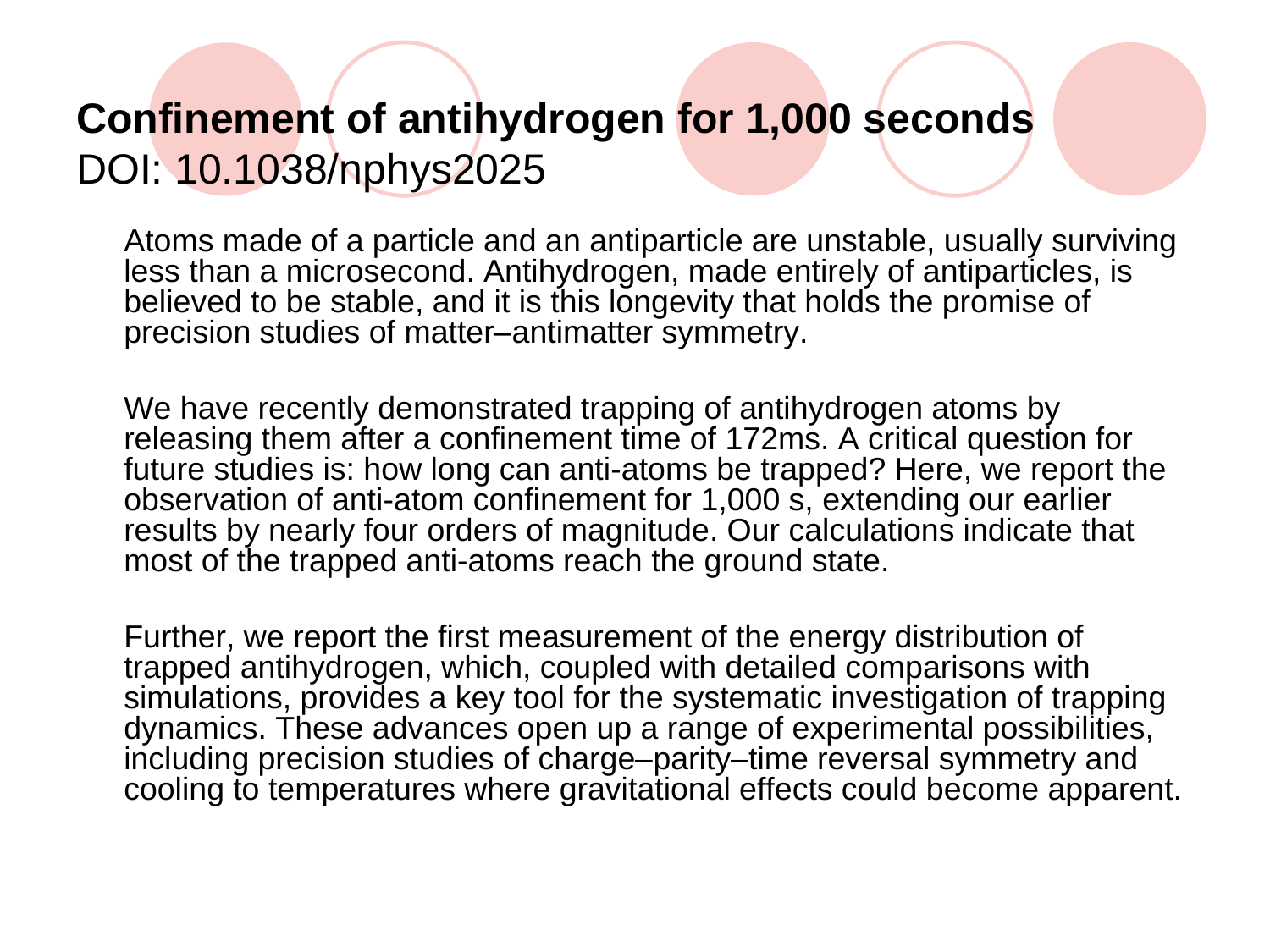# **Upping the anti**

## DOI: 10.1038/nphys2025

The creation, trapping and storage of antihydrogen atoms for up to 1,000 seconds is reported online in *Nature Physics* this week. This achievement not only represents the longest time period so far that antihydrogen has been captured, but it also brings us closer to answering the question: 'Do matter and antimatter obey the same laws of physics?'

Antimatter particles are routinely produced in particle accelerators as well as in space, but holding onto them, particularly the neutral ones, is the main difficulty. This is because antimatter and matter will annihilate on contact and conventional containers are made of matter. The ALPHA collaboration at CERN demonstrated last year that they could instead use a magnetic trap to capture antihydrogen particles, and managed to store them for 172 milliseconds. The team now increase that period by more than 5,000-fold, meaning that the antihydrogen atoms have time to reach their ground state, rather than only existing in the highly excited states created by previous experiments, in which they are quickly annihilated. Such long storage times allowed the first measurements of the characteristics of trapped anti-atoms, which provide information about the formation dynamics of antihydrogen atoms and their kinetic energy distribution.

Improved traps will potentially provide plenty of interaction time for future experiments to probe the anti-atoms' quantum nature with lasers or microwaves, or to cool them down to study the gravitational effects on antimatter.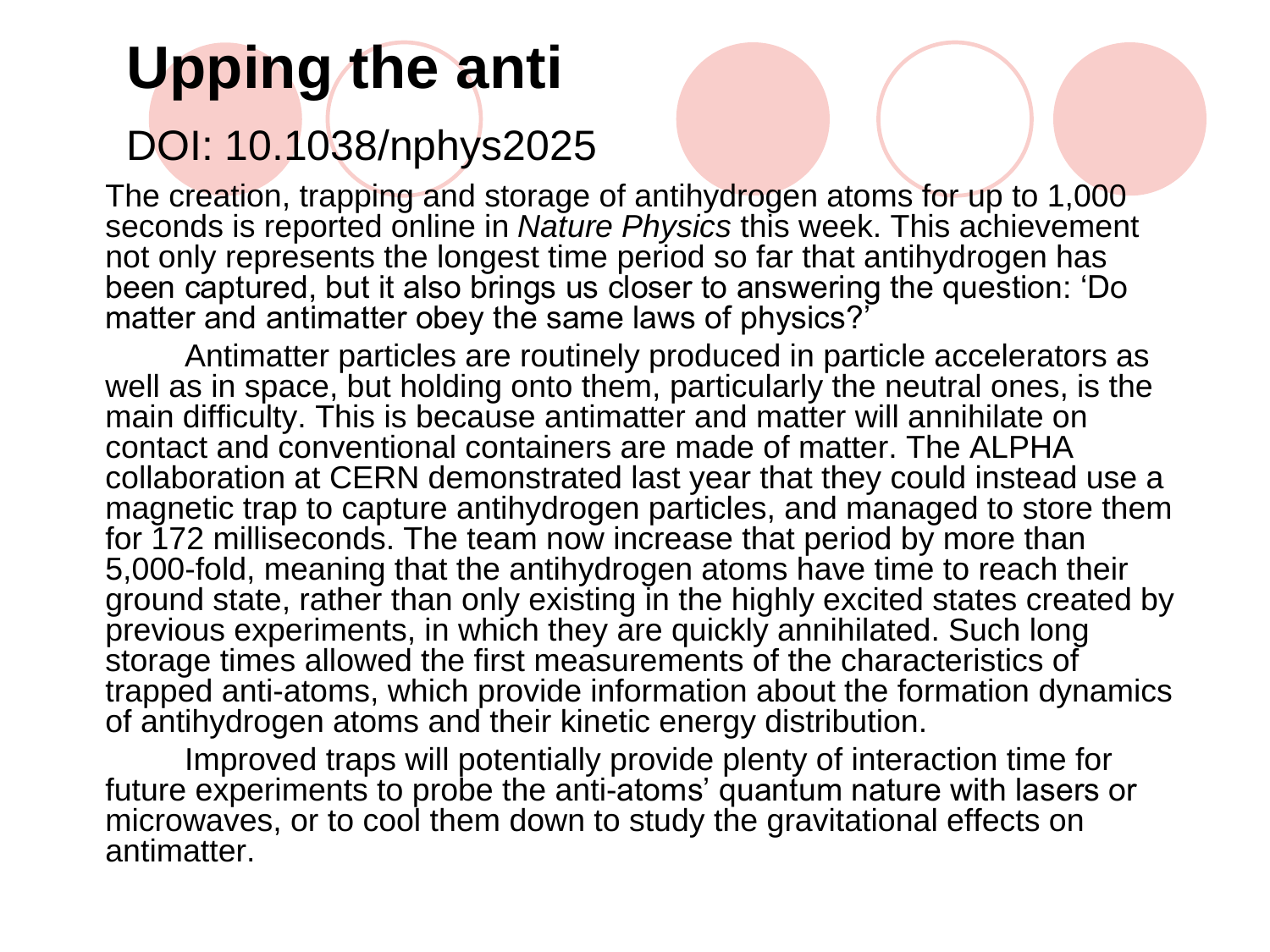## What was the strategy?

- Work with authors and press officers
- **Press briefing under embargo** telephone
- CERN website updated as paper published
- **Twitter feeds and responding to comments**
- **Facebook group posting and responding** to comments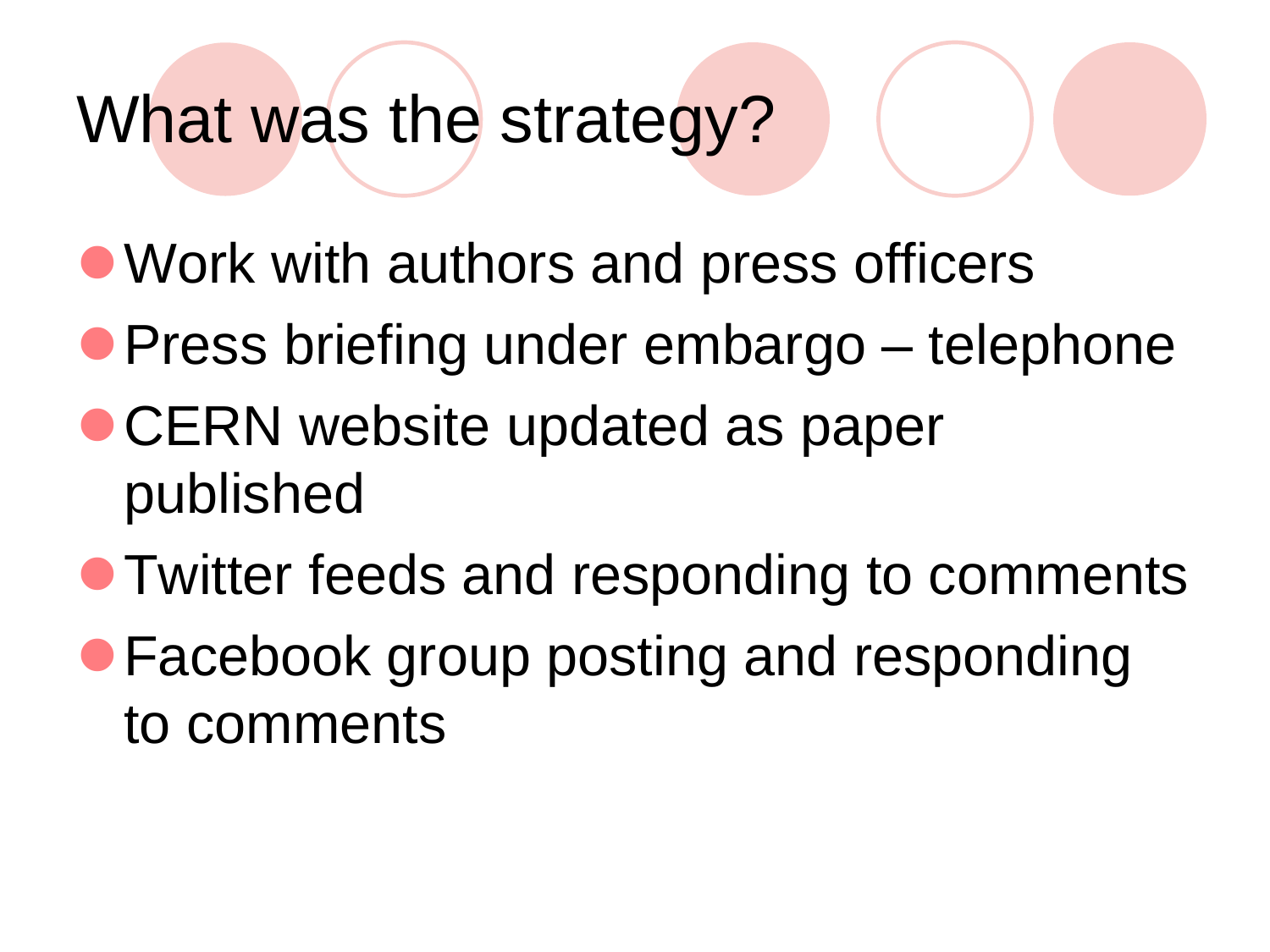

M-Twittear < 131

La nave 'Enterprise', dirigida por **el capitan Kirk en la ya clásica serie de ciencia ficción Star Trek**, se impulsaba gracias a la energía proporcionada por la antimateria presente en el Universo. Es sólo ciencia ficción, porque en la realidad la antimateria es, cuanto menos, difícil de encontrar.

Sin embargo, el experimento Alpha del acelerador de partículas del CERN ha conseguido **atrapar átomos de antimateria durante más de 1.000 segundos** (16 minutos): el tiempo suficiente para empezar a estudiar sus propiedades en detalle. El hallazgo ha sido publicado en la revista 'Nature Physics'.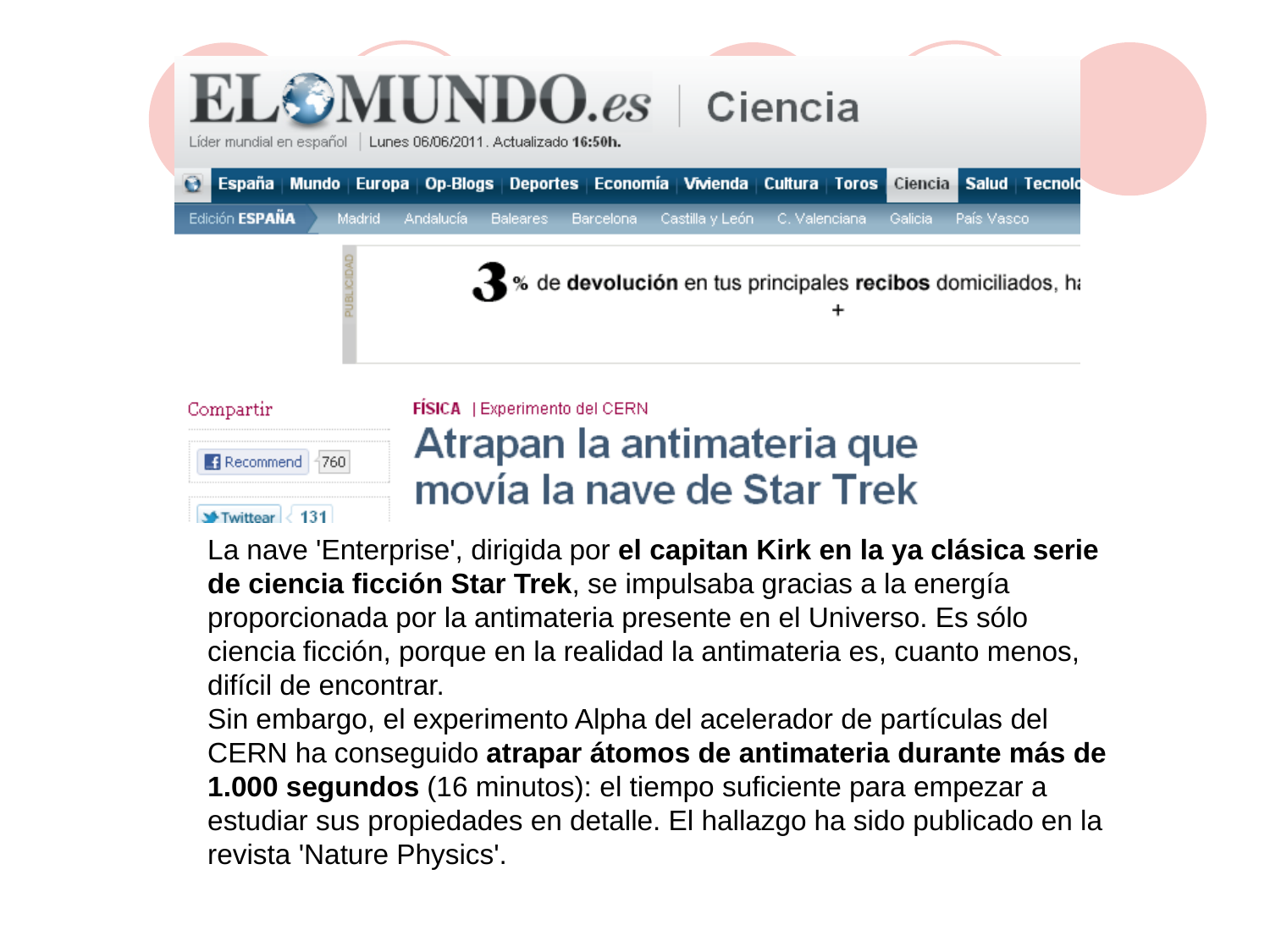|                            | THE<br>Tuesday, 7 June 2011 | Socialebro by la vous offre 50 euros de réduction<br>Pour votre santé, pratiquez une activité physique régulière |                                            |  |  |
|----------------------------|-----------------------------|------------------------------------------------------------------------------------------------------------------|--------------------------------------------|--|--|
| ▶ Log in to comment        |                             |                                                                                                                  |                                            |  |  |
| HOME<br><b>NEWS</b>        | <b>News</b>                 |                                                                                                                  | GOT A STORY? EMAIL: TALKBACK@THE-SUN.CO.UK |  |  |
| Royal Wedding<br>Forces    |                             | <b>Scientists bottle anti-matter</b>                                                                             |                                            |  |  |
| Sun City<br>Captain Crunch |                             |                                                                                                                  |                                            |  |  |

**SCIENTISTS have successfully stored anti-matter for a record 16 minutes.** Boffins at the European nuclear research facility, CERN, created 300 atoms of anti-hydrogen and stopped them from imploding for more than quarter of an hour. This is 5,000 times longer than they had previously managed to bottle the elusive substance.

The feat is so incredible because anti-matter is destroyed as soon as it comes into contact with its nemesis, matter - which is anything known to man, even thin air.

It is hoped the anti-matter might help physicists increase their understanding of the nature and origins of the universe.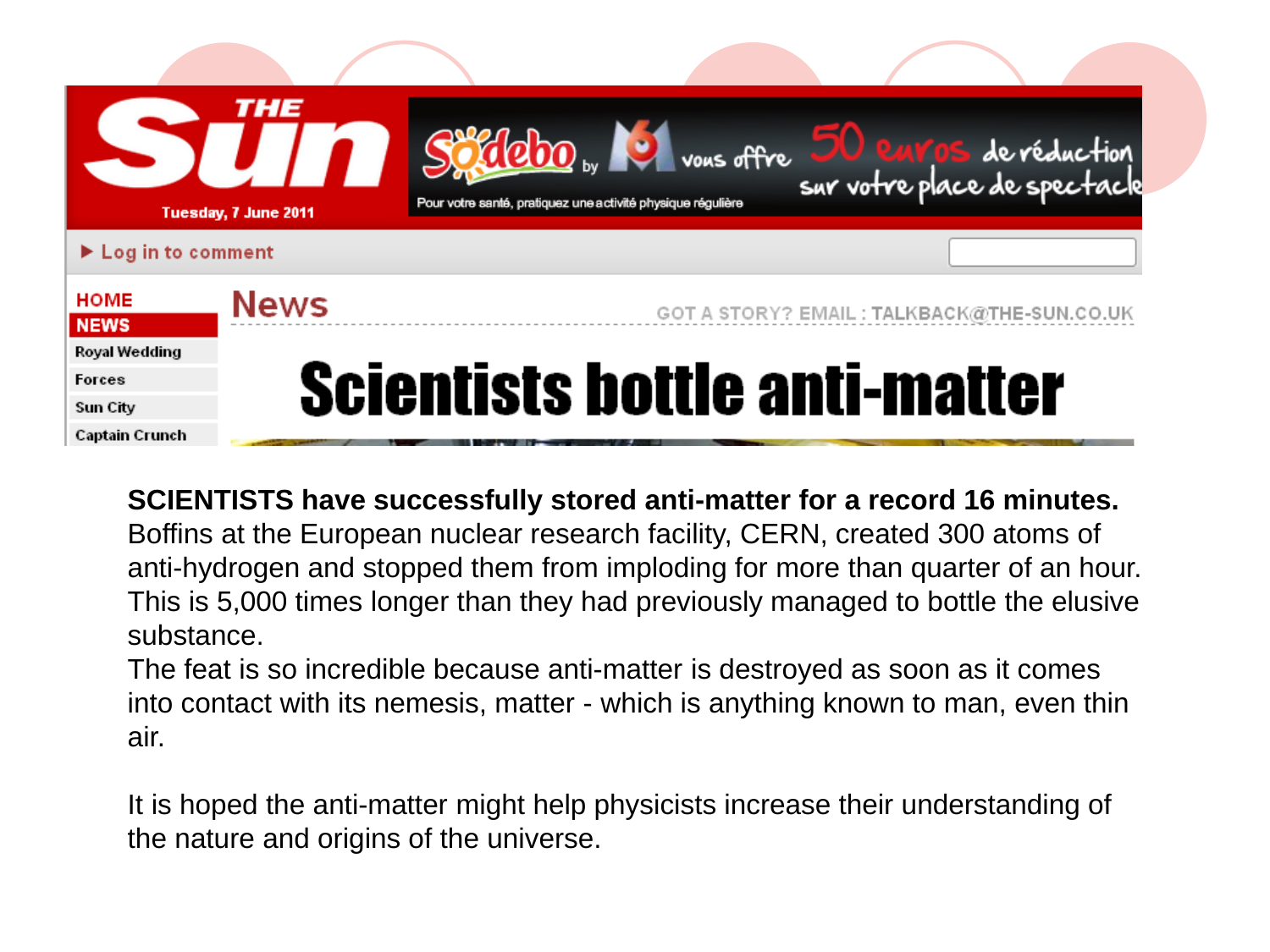### *De novo* **cardiomyocytes from within the activated adult heart after injury**

### DOI:10.1038/nature10188

**A significant bottleneck in cardiovascular regenerative medicine is the identification of a viable source of stem/progenitor cells that could contribute new muscle after ischaemic heart disease and acute myocardial infarction. A therapeutic ideal—relative to cell transplantation—would be to stimulate a resident source, thus avoiding the caveats of limited graft survival, restricted homing to the site of injury and host immune rejection. Here we demonstrate in mice that the adult heart contains a resident stem or progenitor cell population, which has the potential to contribute bona fide terminally differentiated cardiomyocytes after myocardial infarction.**  We reveal a novel genetic label of the activated adult progenitors via re**expression of a key embryonic epicardial gene, Wilm's tumour 1 (***Wt1***), through priming by thymosin β4, a peptide previously shown to restore vascular potential to adult epicardium-derived progenitor cells with injury. Cumulative evidence indicates an epicardial origin of the progenitor population, and embryonic reprogramming results in the mobilization of this population and concomitant differentiation to give rise to** *de novo* **cardiomyocytes. Cell transplantation confirmed a progenitor source and chromosome painting of labelled donor cells revealed transdifferentiation to a myocyte fate in the absence of cell fusion. Derived**  cardiomyocytes are shown here to structurally and functionally integrate with resident muscle; as such, stimulation of this adult progenitor pool **represents a significant step towards resident-cell-based therapy in human ischaemic heart disease.**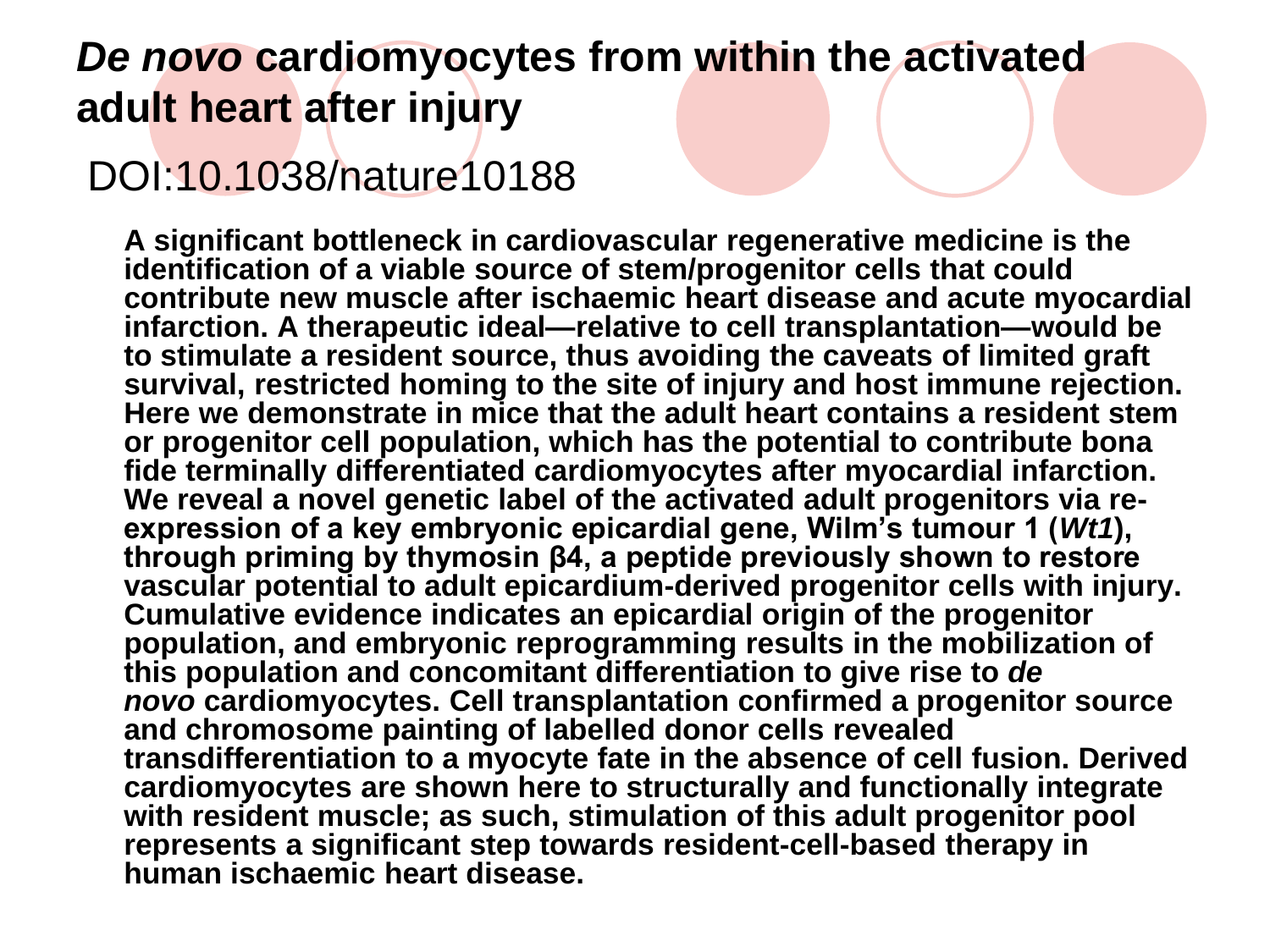### **Stem cells: Mending a broken heart (AOP) \*PRESS BRIEFING\***

## DOI: 10.1038/nature10188

A small peptide can boost the formation of new heart muscle cells (cardiomyocytes) after a heart attack, according to research in mice published this week in *Nature*. These findings indicate that resident progenitor cells can be encouraged to differentiate into cardiomyocytes after heart damage and may have important implications for cardiovascular regenerative medicine.

 One of the biggest hurdles for effective cell-based therapy in cardiovascular regenerative medicine is the identification of an appropriate source of resident cells that can give rise to functional cardiomyocytes. Thymosin b4, previously shown to encourage regrowth of blood vessels and improve heart function after injury in mice, can activate progenitor cells that could differentiate into new cardiomyocytes, Paul Riley and colleagues report. Evidence suggests that these progenitor cells might be derived from the epicardium — the outer layer of heart tissue. However, the researchers can not entirely rule out a contribution from a non-epicardial source.

 The new cardiomyocytes structurally and functionally integrate with resident muscle and could potentially replace damaged muscle following a heart attack. Stimulation of a progenitor pool as shown by Riley and coworkers could prove valuable in the development of resident-cell-based therapy in human ischaemic heart disease.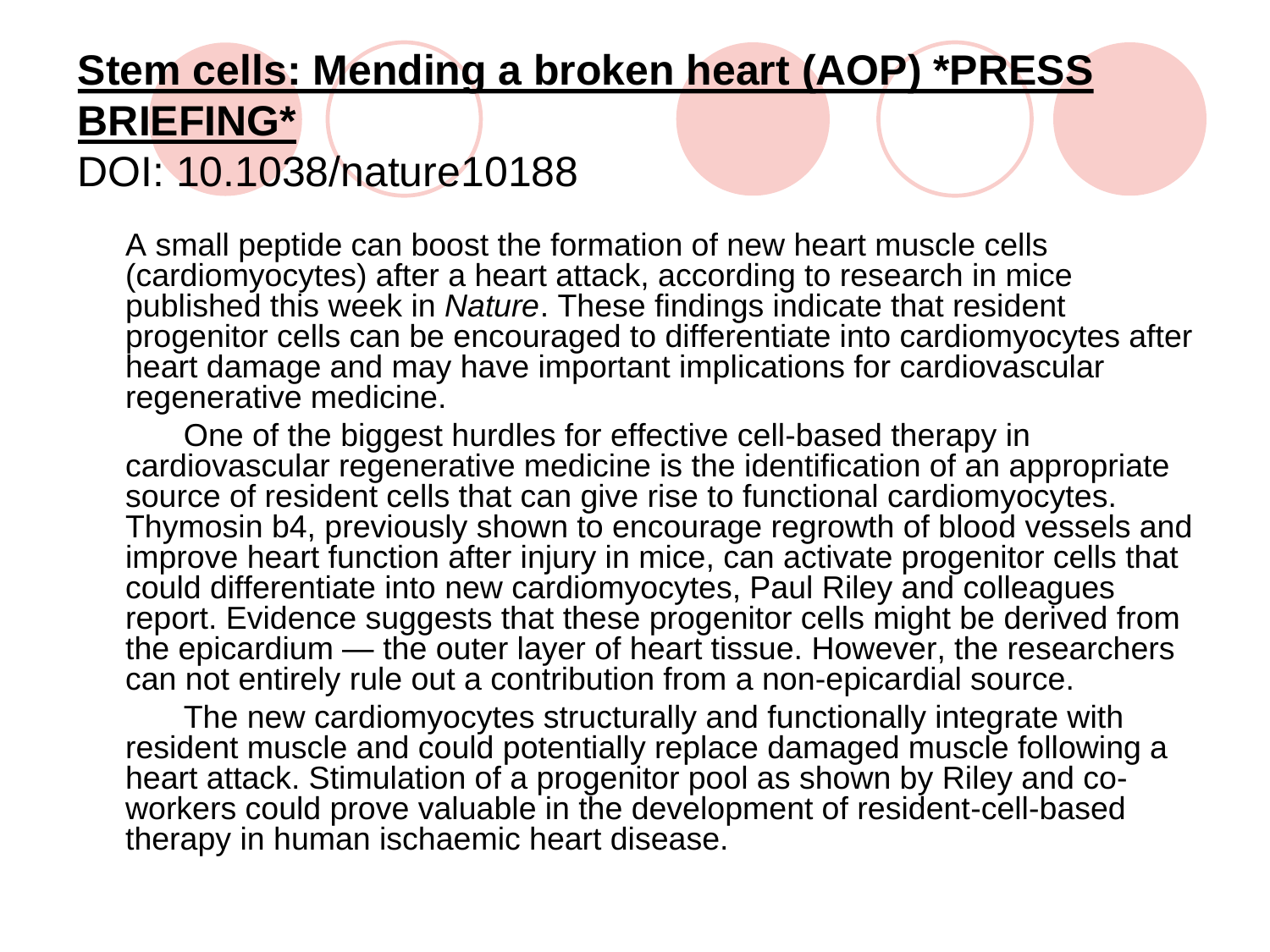## What was the strategy?

- **British Heart Foundation made online video**
- Broadcasters assisted with patient interviews/filming in the lab
- Press briefing in London
- Two authors talk at Science Festival as paper published
- Tweets
- **•** Press release
- Facebook group posting and responding to comments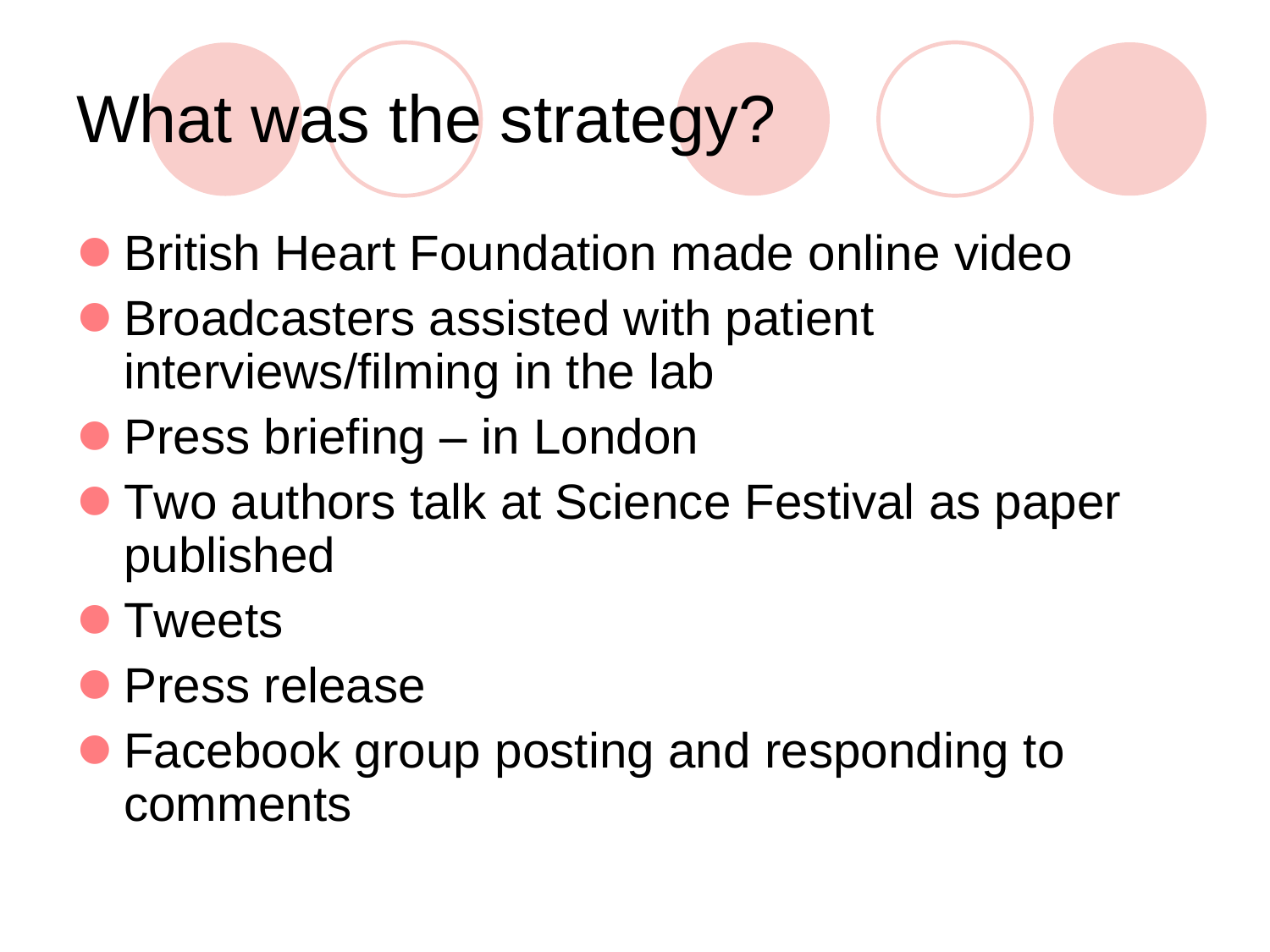#### CIENCIA

## Corazones reparados por células madre

Cogran regenerar tejido cardiaco dañado tras un infarto en un experimento con ratones

**ANGELES LÖPEZ / Madrid**  $\begin{array}{c} \textbf{Dosele que se subr que exist en cili} \\ \textbf{las madre en diferentes partes del} \\ \textbf{cuerpo humano, los especialistas en} \end{array}$ cardiologia han desarrollado numerosos estudios con dos objetivos. El orimero, demostrar que también en el corazón existen esas células, capaces de convertirse en cualquier otro tipo celular. Por otro lado, también buscan una forma de utilizarlas como terapia para regenerar el rejido cardiaco tras un infarto. En definitiva, se persigue un mé-

todo eficaz y seguro que transforme esas cellulas primarias en nueves componentes del músculo cardiaco para restablecer la función de la zona infartada. Abora un trabajo, desarrollado por investigadores del University College London (Reino Unido) y publicado en la revista Nature, parece haber dado en el clavo de esa húsqueda. Aunque de momento has resultados solo se han probacio en ratones, por lo que habra que esperar años para ver su шко его времянаться.

Estes científicos se centraron en las cellulas madre del epicardio, que se encuentran en la membrana externa que recubre al corazón. En el

#### Se fabricó' nuevo iusculo cardiaco n células de los pros animales

to sun capaces de transforr erres especializadas. Sin marine que cuando nos wir en adultos ya no pueme a stras celulas. Por what does no experience enby the service of the engine security of

#### **El La 'fabricación' de nuevo músculo cardiaco**

Varios días

después de

sufriera el

molécula.

que el animal

a invectarle la

ataque volvieron

Ratón con infarto

Ø

#### **EL INFARTO DE MIOCARDIO**



se suele producir por<br>una obstrucción de una<br>arteria debido a la previa existencia de un coágulo o de una placa de aterrama. Coágulo sanguineo Cuando se produite el ataque al corazón, la zona afectada deja de

Placa

recibir sangre y oxigeno. El músculo se necrosa y muere. Aunque el corazón sigue funcionando, esa zona no se mueve y trabaja peor.

Area infartada

un intarto de miocardio

a La molécula T 84 activó las rélulas progenitoras del epicardio (membrana externa del corazón), que empezaron a producir células adultas del miocardio (músculo del corazón). Esas células se integraron en la zona dañada.

#### Membranas del corazón

**Epicardio Miocardio** Células de miocardio

#### EL MUNDO

molécula llamada timosina beta 4 (TB4) en corazones sanos de ratones adultos y luego volvieron a inocular varias dosis de recuerdo en los ratones que sufrieron un infarto. Esta sustancia desencadenó la activación de las células madre del epi-

**FUENTE Nature.** 

**E EL EXPERIMENTO** 

Varios días antes

riesgo de sutrirlo.

de sufrir un infarto.

dosis de la molécula

tirosina beta 4 (T B4)

en ratones sanos con

o, Tirosina

Ratón

sano

· beta 4

Invectaron varias

lo cardíaco y a integrarse con el resto de compañeras sanas.

«Nuestras investigaciones anteriores probaron que era posible regenerar vasos sanguíneos en corazones adultos, pero teníamos dudas de si ocurriria lo mismo en el

ra reparar corazones dañados por un infarto y podría tener un mayor impacto en futuras terapias orientadas a tratar la insuficiencia cardiaca», explica el catedrático Paul Riley, del Instituto de Salud Infantil del UCL y principal autor del es-

Para Francisco Fernández, Avilés, jefe del Servicio de Cardiología del Hospital Gregorio Marañón de Madrid, este estudio «confirma que en el corazón adulto existen células madre que pueden activar-<br>se y regenerar el tejido destruido.<br>se y regenerar el tejido destruido.<br>Estos resultados abren una espe ranza a, en el futuro, poder utilizar moléculas activadoras que, administradas a pacientes de alto riesgo, puedan evitar o atenuar la destrucción de telido cardiaco en caso de infarto».

No obstante, a pesar de los excetentes resultados, todavía queda mucho trabajo por delante. Aunqu<br>la molécula TB4 permitió la form ción de células adultas del múscu cardiaco, su número fue limita Por este motivo, los investigado planean seguir estudiando el m nismo por el que funciona esta tancia para desarrollar un m más eficaz de transformar la las madre en células especia y tener una alternativa que da trasladar a los humanos

A esas limitaciones hay los posibles riesgos. «Si e cula es capaz de transi células madre en otras

**Futuros traba** deben descar riesgo de qu generen tun

> podría ocasional lo principal abo seguridad far roolecula Tuel da por debar **UD BOOKD &** de Nevisi no